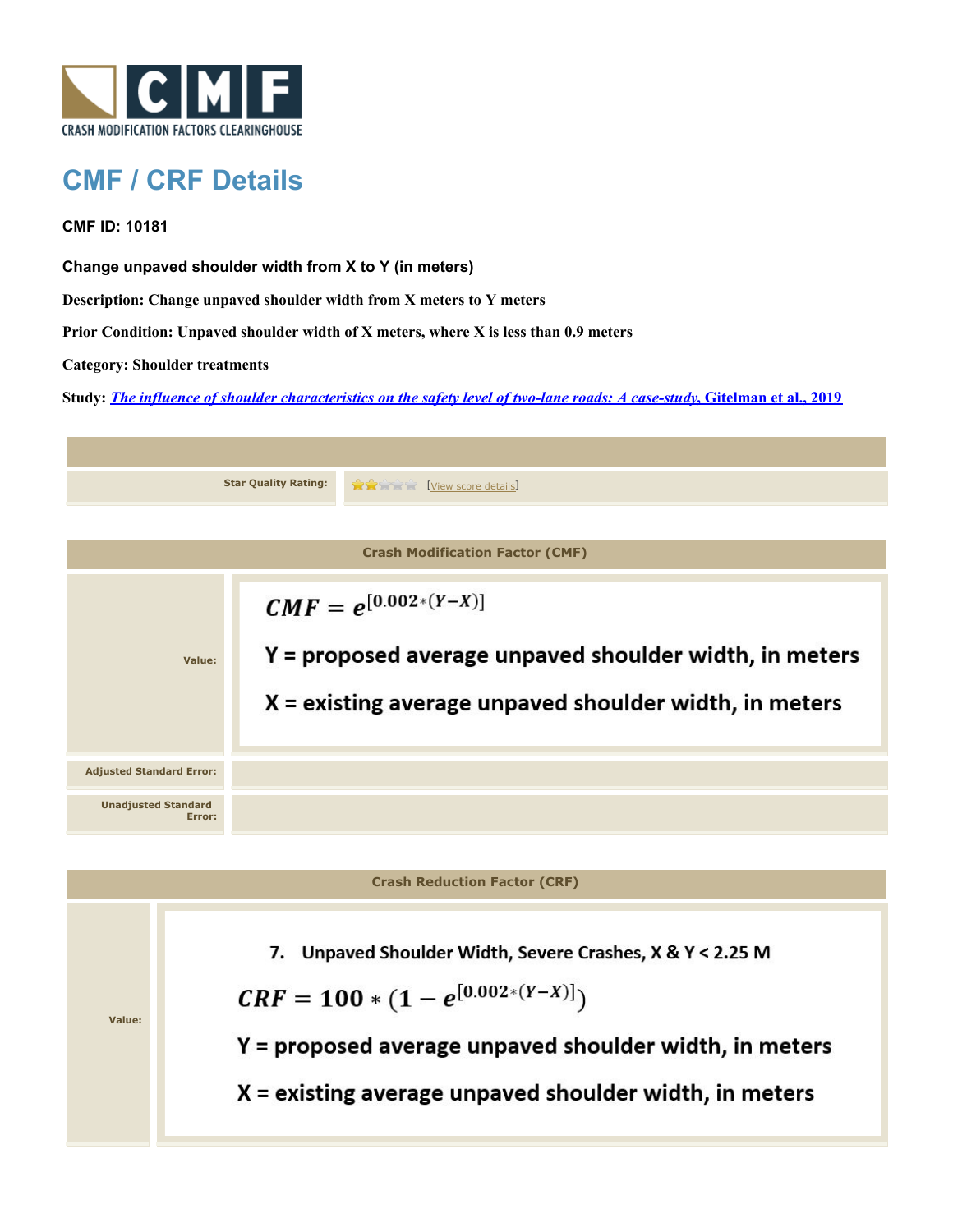## **Adjusted Standard Error:**

| <b>Applicability</b>                    |                               |
|-----------------------------------------|-------------------------------|
| <b>Crash Type:</b>                      | All                           |
| <b>Crash Severity:</b>                  | K (fatal), A (serious injury) |
| <b>Roadway Types:</b>                   | Not specified                 |
| <b>Number of Lanes:</b>                 | $\overline{2}$                |
| <b>Road Division Type:</b>              | Undivided                     |
| <b>Speed Limit:</b>                     |                               |
| <b>Area Type:</b>                       | Rural                         |
| <b>Traffic Volume:</b>                  |                               |
| <b>Time of Day:</b>                     | All                           |
| If countermeasure is intersection-based |                               |
| <b>Intersection Type:</b>               |                               |
| <b>Intersection Geometry:</b>           |                               |
| <b>Traffic Control:</b>                 |                               |
| <b>Major Road Traffic Volume:</b>       |                               |
| <b>Minor Road Traffic Volume:</b>       |                               |

| <b>Development Details</b>       |              |
|----------------------------------|--------------|
| <b>Date Range of Data Used:</b>  | 2008 to 2010 |
| <b>Municipality:</b>             |              |
| State:                           |              |
| <b>Country:</b>                  | Israel       |
| <b>Type of Methodology Used:</b> | $\sqrt{5}$   |
| <b>Sample Size Used:</b>         |              |

| <b>Other Details</b>                      |                                                                                                           |
|-------------------------------------------|-----------------------------------------------------------------------------------------------------------|
| <b>Included in Highway Safety Manual?</b> | <b>No</b>                                                                                                 |
| <b>Date Added to Clearinghouse:</b>       | Dec-07-2019                                                                                               |
| <b>Comments:</b>                          | This applies when both the existing (X) and proposed (Y) unpaved shoulder width are less than 0.9 meters. |